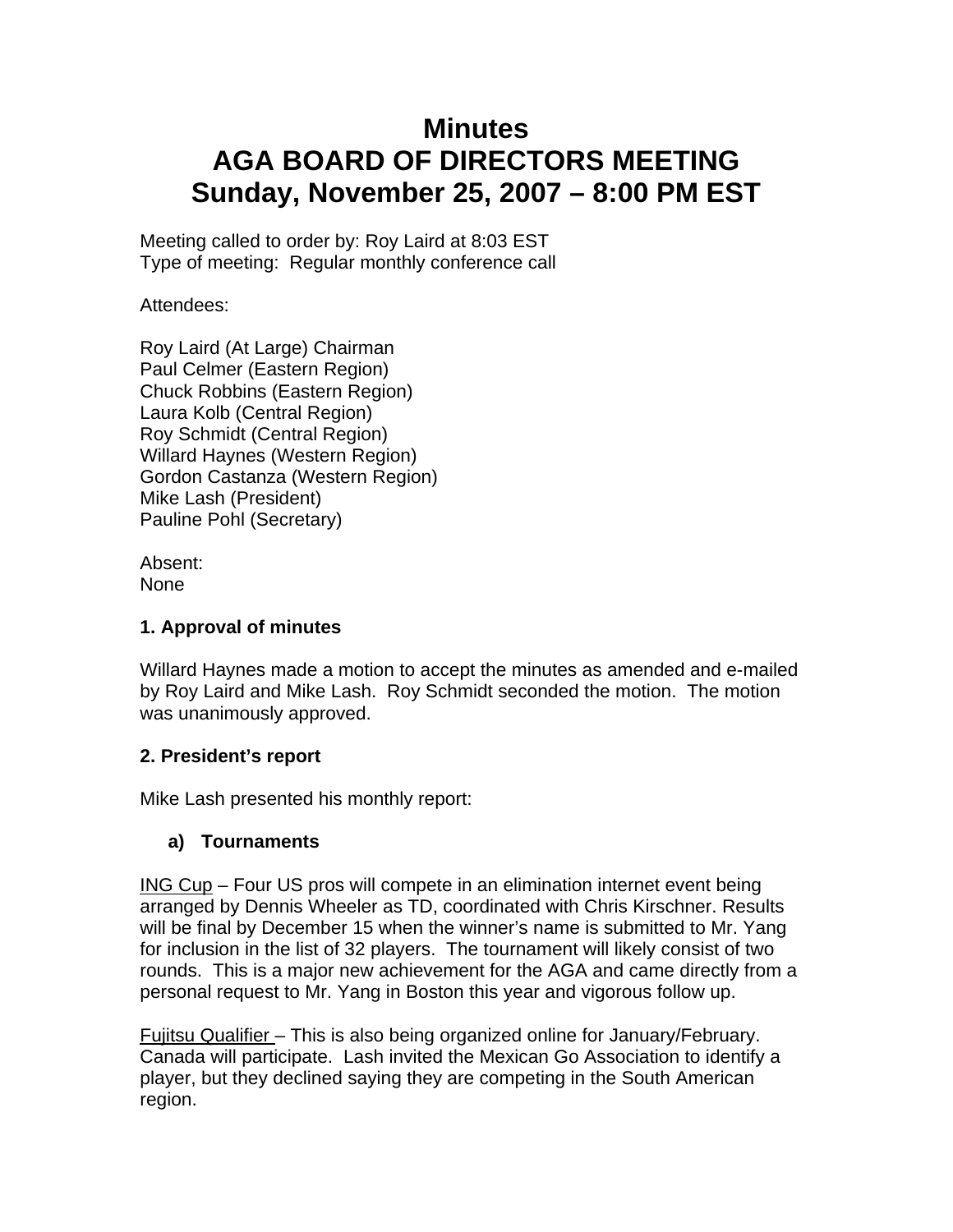# **b) World Mind Sports Games (WMSG)**

Lash reported that a core team (Lash, Roy Laird, Chris Kirschner, and Thomas Hsiang) is working to define the total program and coordinate implementation over the next 9 months.

The current plan is to allow any tournament that has enough top players competing in it to be considered a qualifying event. The idea is to allow unlimited qualifying events to maximize the possibility of players qualifying for the WMSGs. The top contenders will participate in a play-off tournament on the Wednesday during the Go Congress. There would be no winner of the event, but the top 20 or 25 players would qualify to represent the US in the WMSGs. Lash noted that there may need to be special events to choose women for the women's team and the pair go team due to the limited number of strong women competing in AGA events. There is a need to make sure that eligible women have a fair opportunity to qualify for the women's seats on the WMSG team and not be crowded out of contention by the larger number of male players.

# **c) Fund Raising**

The AGF Board met on November  $18<sup>th</sup>$  and debated whether to allow donations made for the go Congress in Portland to pass through the AGF and back to the Congress. It appears it will be allowed..Use of the funds should be channeled to youth or educational programs at each Congress.

The AGA and Congress organizers are responsible for any promotions or fund raising campaigns for the Congress.

The second fund raising matter is to arrange a similar flow-through-the-AGF specifically for the WMSG in 2008. However, here there is a desire by the AGF Board to have a formal understanding between the AGF and AGA. Lash said he will work with Chris Kirschner to draft a Memorandum of Understanding for circulation among both Boards.

The AGA will be running its own fund raising campaign over the next 9 months to help support training, uniforms and transportation for the 20+ player team going to the WMSG. Donated funds will be solicited under the name of the AGA only but donations may be sent to the AGF for the tax benefit of the donor. If sufficiently successful, limited or no AGA funding may be required at the other end.

# **d) Web Site Upgrade**

The working group has been through two live demos of different website developers. Both offer sets of features and functionality far beyond the capabilities of the current website. Budget wise, the AGA spent slightly over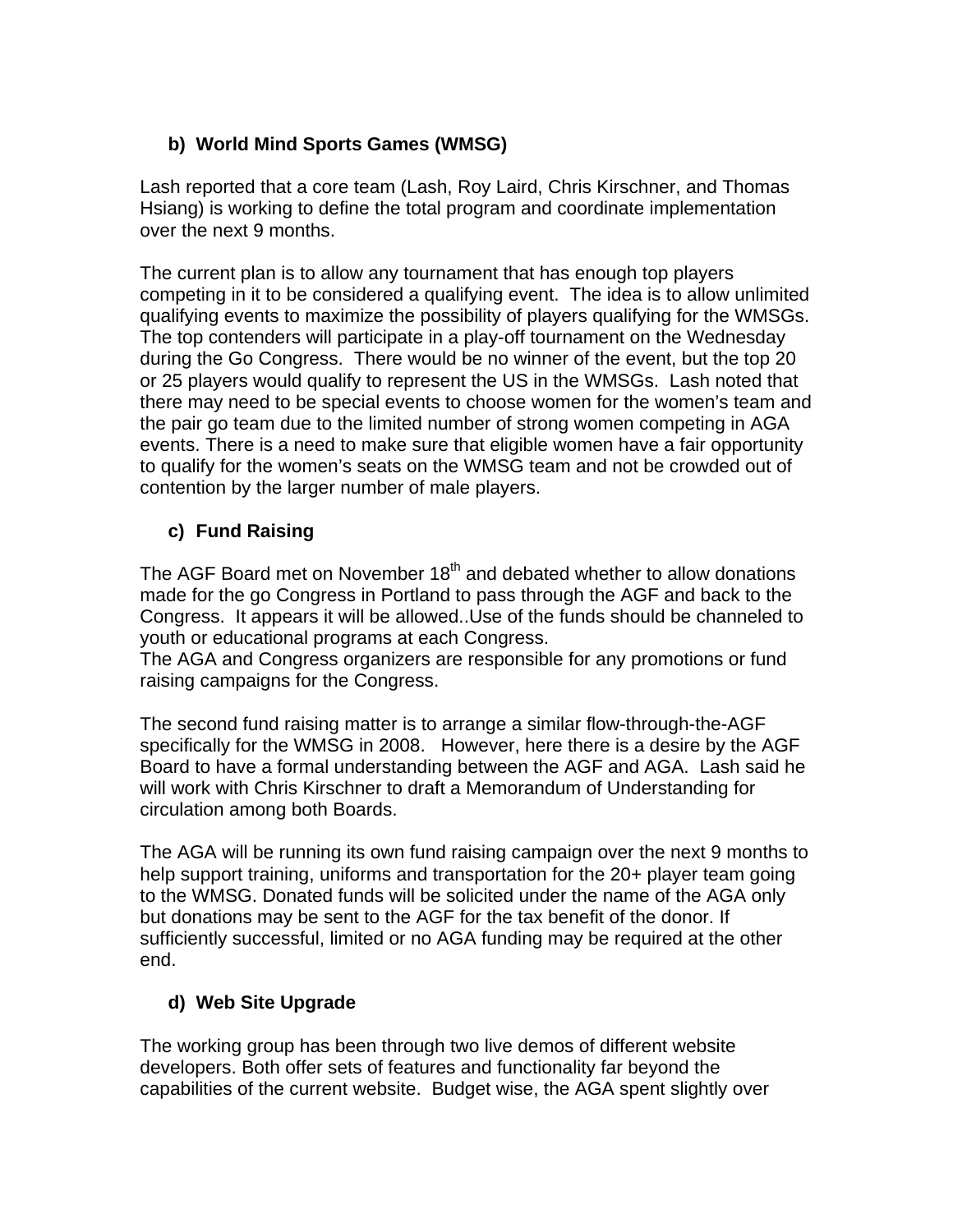\$6,300 last year on the website and the online email manager for the EJ. In addition, we spend over \$1,000 annually on postage sending notices and letters to members. Automated notices and improved membership services on the website will reduce mailings costs. The new website will come with a built-in membership database that will reduce the labor significantly when updating records and creating reports.

The two leading proposals cost approximately \$4,200 and \$6,000 annually. Onetime start up fees range from \$2,000 to \$3,500.

The project leader, Mark Rubenstein, will finish his research and recommend a vendor within the next two weeks. Lash has a high level of confidence in Rubenstein, and will likely agree to use the firm Rubenstein recommends. The final result will be a more attractive, functional, member-friendly, managementfriendly and expandable website. The most significant function of the current web site that will not be upgraded or integrated into the website at the start is the ratings database. The ratings data will still be available to all members as it is now. The total website upgrade should take place over the next two to three months.

## **e) Financial**

 Lash said he hasn't received any financial reports for this fiscal year, and since the fiscal year is about half over, he is concerned.. He spoke to Treasurer Adam Bridges who promised to have the  $1<sup>st</sup>$  and  $2<sup>nd</sup>$  quarter reports ready by the end of this month. Until then, Lash said he cannot advise on our financial status for the fiscal year .

The 2007 Congress Treasurer sent a partial report on their financial performance. There was a surplus but the amount is not yet fixed and is in the range of \$20,000 - \$25,000. The Congress is waiting for reimbursement by the Ing Foundation, AGF and AGA for various expenses, and they should have their final numbers within the next month or two. These reimbursements will likely bring the surplus to the higher figure that will then be split between the hosting chapter and the AGA.

Lash recommended that for future years, starting in 2008, the Board adopt a policy of providing confirmation letters approving a chapter's authority to host the annual Congress shortly after the General Assembly vote each year. The confirmation letter should set out broad guidelines, schedules and policy reminders about the conduct and management of the Congress. Financial reporting would be one of the items covered in the guidelines The letter would set the standards for hosting and running an annual Congress from the AGA management point of view. There was general support for this idea and Lash will deliver a draft letter to the Board in the near future.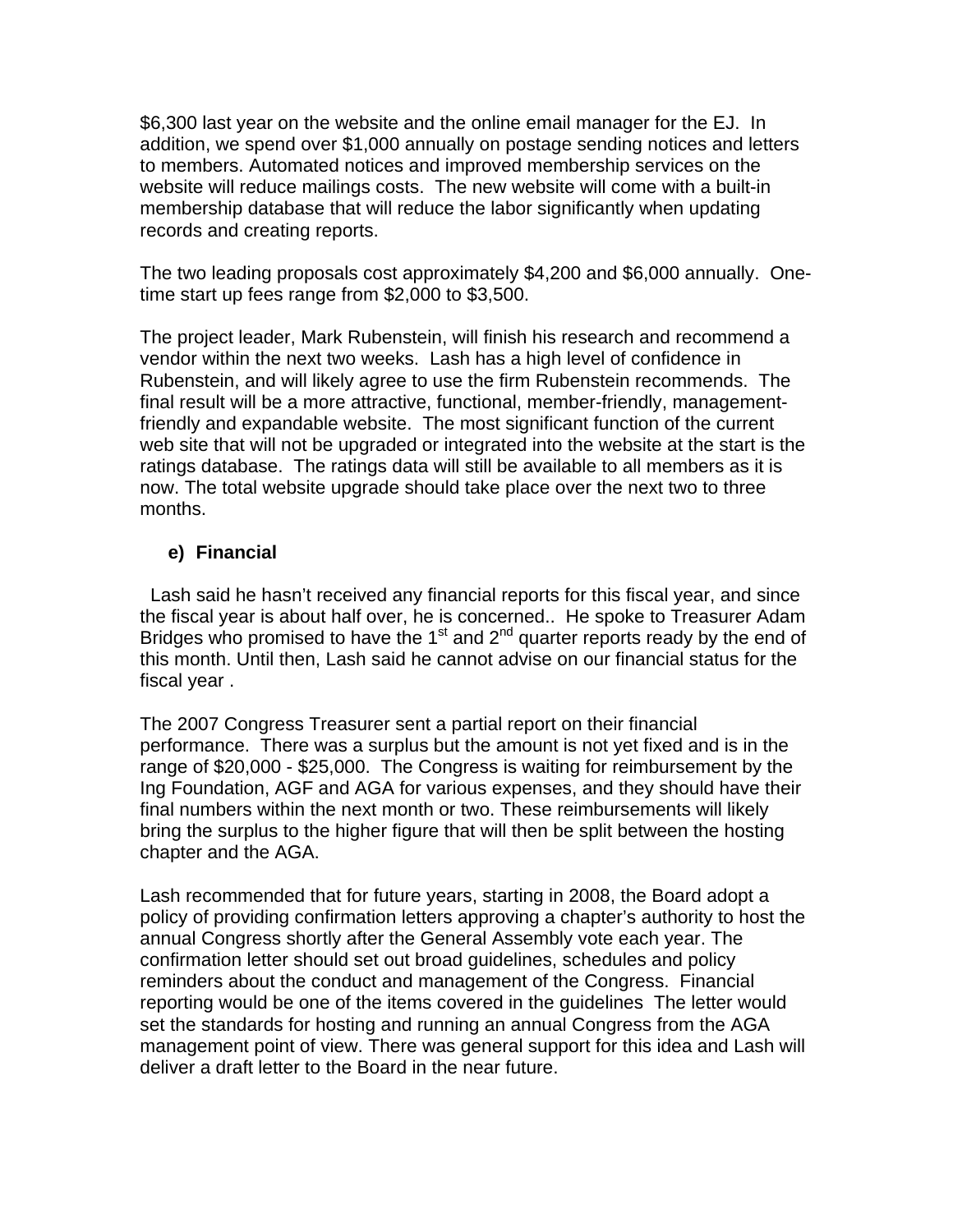#### **3. Responsibilities of tournament directors and event managers –**

Paul Celmer reported that he sent a note to chapters, saying that the AGA expects tournament results within a week of the event. He warned that results turned in later than one month following the event may be rejected. Celmer reported that he got no negative feedback from any of the chapter representatives.

#### **4. Rank certification**

Paul Matthews continues to move toward going live with a function on the ratings page to let people know when they are qualified for rank certification. The first certificate may be ready to sell by January 2008.

#### **5. Confirm selection procedure**

Laird said that although this was supposedly settled last year, the procedure was never posted, so it needs to be updated and publicized. The proposed procedure was circulated through e-mail to the Board, and there were a few suggestions made. After some discussion, the Board decided to keep the number of games required to qualify for consideration at 10 games with players at 6 dan and above over a 12-month period – bu it will not become effective until December 2008. This allows players time to work at getting in the games they need and avoid complaints about the policy being put into effect too early. It will be made public almost immediately which will start the 12-month period over which games will be counted.

Willard Haynes said he is concerned by the fact that competitors will be limited to two international competitions per year, and sending 20 participants to the WMSGs will use up all of our top competitors. Roy Laird said he would be concerned if the limit were one, but having a limit of two international events is not too limiting. He favors spreading out the privilege a little bit to let more people participate. Laura Kolb said that it would be a problem if it were a surprise to participants, so they couldn't choose which events to attend, but if they know and can choose it would be acceptable. Roy Schmidt noted that the Mind Sport Games only happen every four years, so it wouldn't be an issue most years.

Roy Schmidt proposed accepting Mike Lash's revised version of the procedures with the exception of item number two. The residency requirement should be that the person should be a resident for 6 months in the U.S. if they represent the U.S. We should not make any rules affecting residents of Canada or Mexico, because that would overstep our responsibilities. Lash said he would amend item number two to stipulate six months residency for U.S. representatives only. In fact, all items should only apply to U.S. (AGA) representatives. When Canada